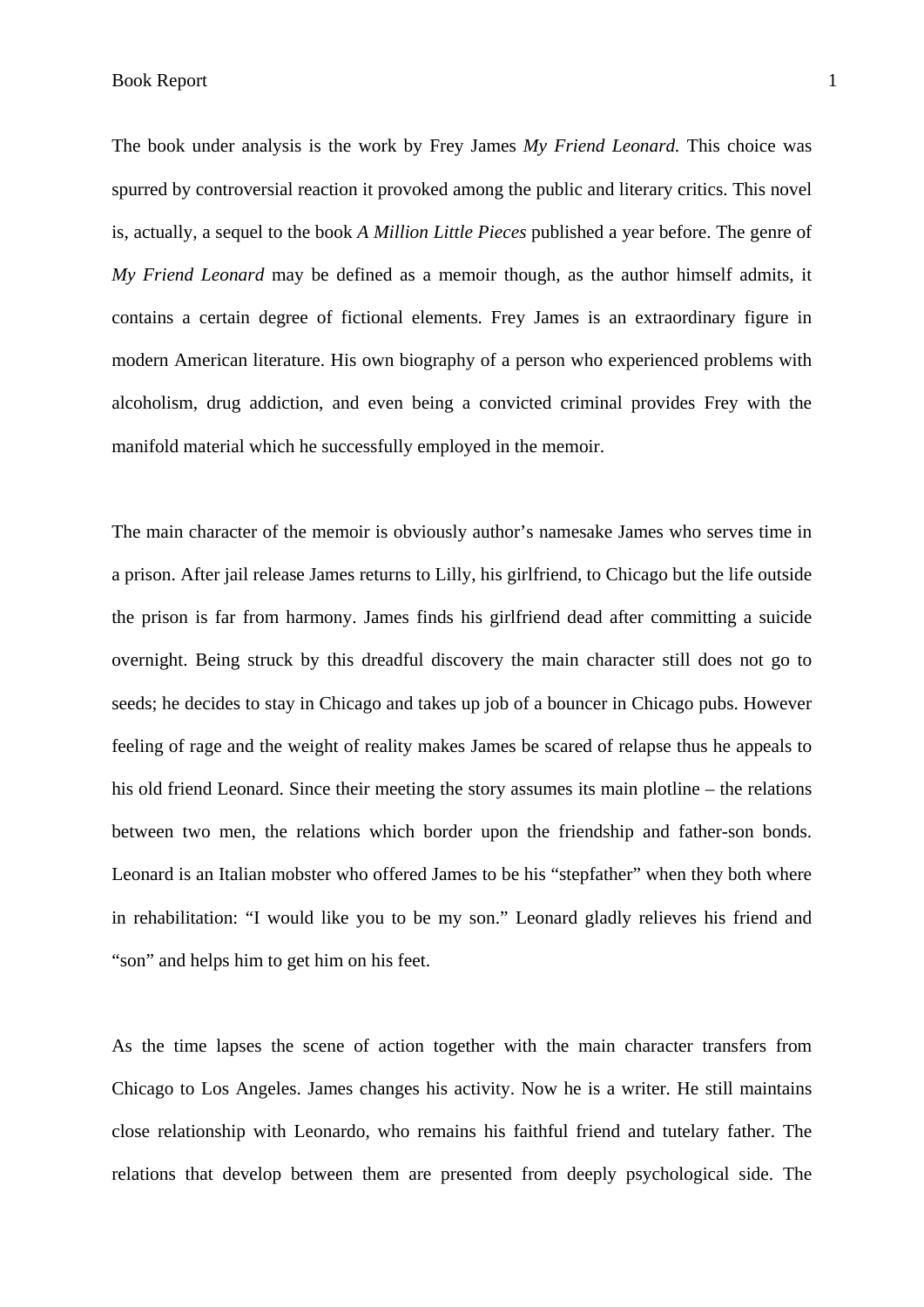author aims to show the deep feeling of people who far from ideal figures still are human and exhibit the best example of the relations called friendship. The depiction of feelings expressed to animals is as masterfully executed as the feelings among humans. Thus while reading the passage where James takes his dog to the hospital to put it to sleep and the farewell scene makes the reader feel the same emotions. "The vet inserts the needle, depresses the plunger. Cassius yelps like a little puppy, my big tough pitbull feels the sting, I hold him as his blood courses through his veins I hold him as he stumbles, as he falls, I hold him as he dies. I look into his eyes and I tell him I love him and I'll miss him and I'm so so so sorry. He dies in my arms and I hold him and I cry, I cry, I cry."

Returning to the main character and his friend Leonard we witness how their relations arise to its peak point and suddenly Leonardo vanishes. After insistent search James finally finds Leonard and learns that Leonard is gay, suffers from AIDS, and lives his last days. James remains with him and spends these few days near Leonard.

Speaking about the mood left after reading the story, it is a deep impression created by its emotionality and at the same time this emotionality at some moments seems exaggerated not typically for that kind of genre. Nevertheless the style does not allow the story turning into melancholy narrative. Frey writes in short simple sentences, often neglects punctuation and thus creates easy reading that develops fluently. As a result we receive favourably distinguishable prose in the genre of memoir but with flavour of captivating fiction.